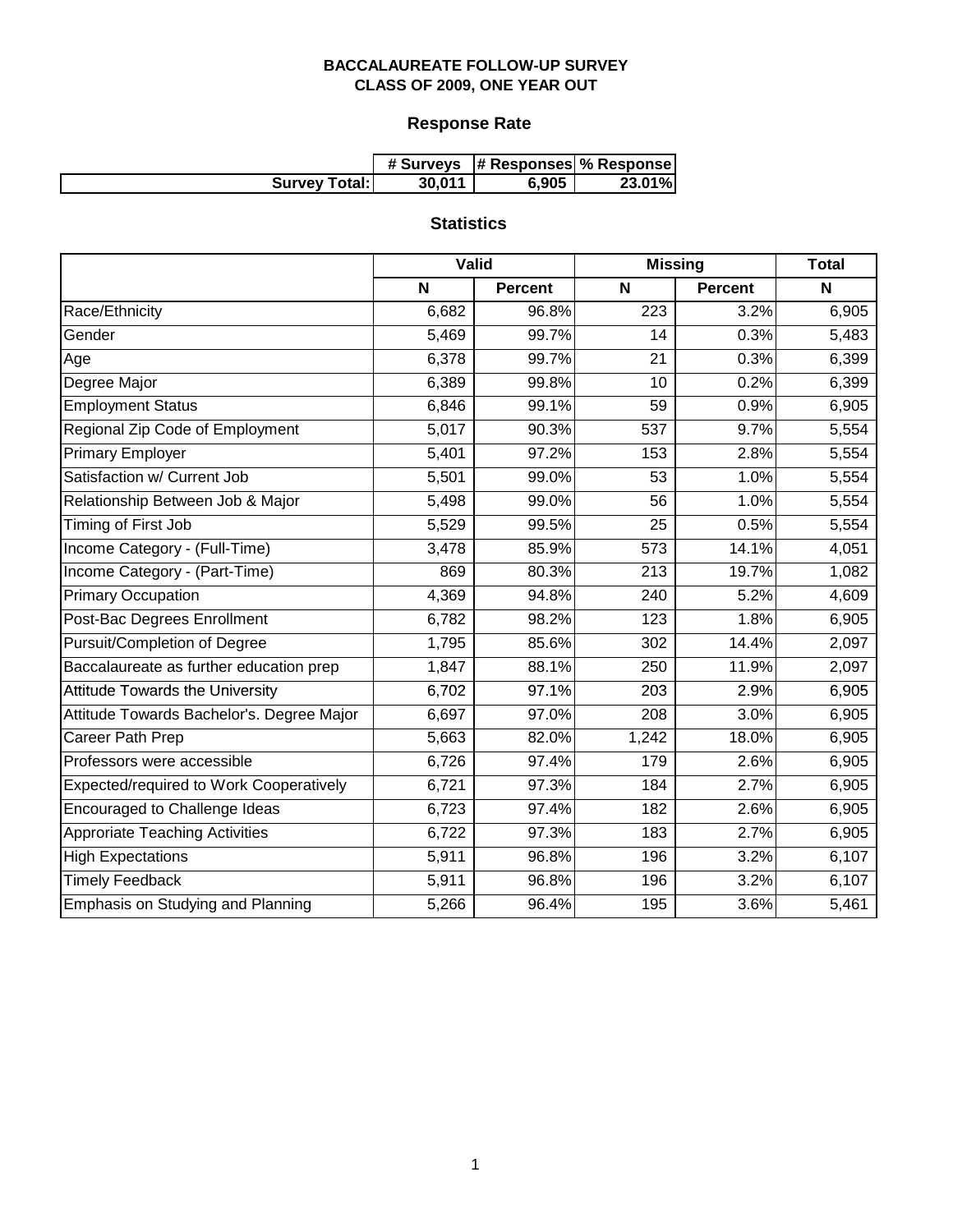#### **DEMOGRAPHIC**

## **Race/Ethnicity**

|                |                         |                  |                | Valid          | <b>Cumulative</b> |
|----------------|-------------------------|------------------|----------------|----------------|-------------------|
|                |                         | <b>Frequency</b> | <b>Percent</b> | <b>Percent</b> | <b>Percent</b>    |
| <b>Valid</b>   | Black, non-Hispanic     | 523              | 7.6            | 7.8            | 7.8               |
|                | Asian/Pacific Islander  | 374              | 5.4            | 5.6            | 13.4              |
|                | White, non-Hispanic     | 5,342            | 77.4           | 79.9           | 93.4              |
|                | Native American/Alaskan | 15               | 0.2            | 0.2            | 93.6              |
|                | Hispanic                | 323              | 4.7            | 4.8            | 98.4              |
|                | Non-resident alien      | 105              | 1.5            | 1.6            | 100.0             |
|                | Total                   | 6,682            | 96.8           | 100.0          |                   |
| <b>Missing</b> | No response             | 223              | 3.2            |                |                   |
|                | Total:I                 | 6,905            | 100.0          |                |                   |

#### **Gender**

|                |             |           |                | Valid          | <b>Cumulative</b> |
|----------------|-------------|-----------|----------------|----------------|-------------------|
|                |             | Frequency | <b>Percent</b> | <b>Percent</b> | Percent           |
| <b>Valid</b>   | Female      | 2,959     | 54.0           | 54.1           | 54.1              |
|                | Male        | 2.510     | 45.8           | 45.9           | 100.0             |
|                | Total       | 5,469     | 99.7           | 100.0          |                   |
| <b>Missing</b> | No response | 14        | 0.3            |                |                   |
|                | Total:      | 5,483     | 100.0          |                |                   |

## **Age Category**

|                |                      |                  |         | Valid          | <b>Cumulative</b> |
|----------------|----------------------|------------------|---------|----------------|-------------------|
|                |                      | <b>Frequency</b> | Percent | <b>Percent</b> | <b>Percent</b>    |
| <b>Valid</b>   | 25 Years and Younger | 4,098            | 64.0    | 64.3           | 64.3              |
|                | 26 through 35        | 1.510            | 23.6    | 23.7           | 87.9              |
|                | 36 through 45        | 397              | 6.2     | 6.2            | 94.2              |
|                | 46 and older         | 373              | 5.8     | 5.8            | 100.0             |
|                | Total                | 6,378            | 99.7    | 100.0          |                   |
| <b>Missing</b> | No response          | 21               | 0.3     |                |                   |
|                | Total:               | 6,399            | 100.0   |                |                   |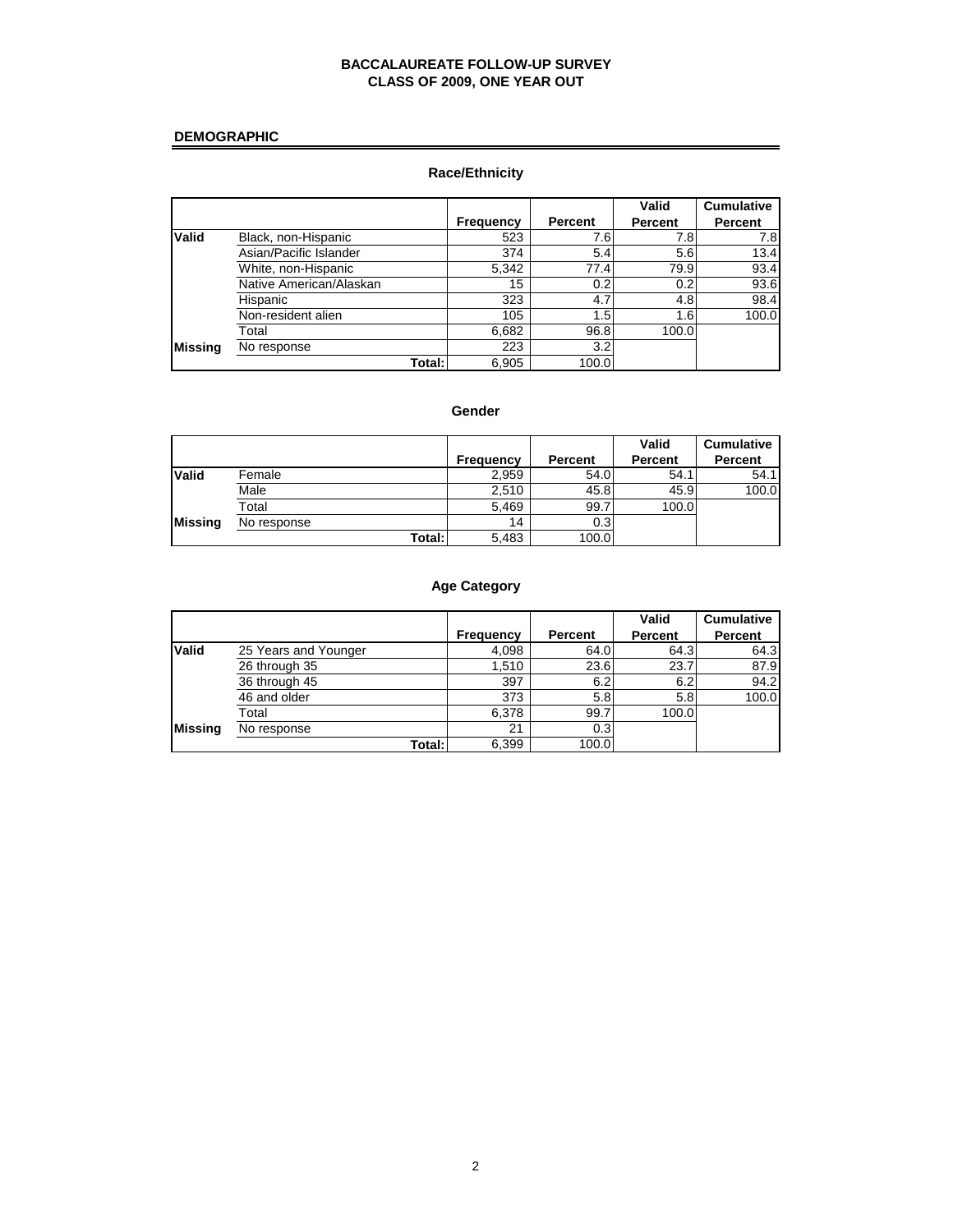## **Degree Major**

|                |                                      |                  |                | Valid          | <b>Cumulative</b> |
|----------------|--------------------------------------|------------------|----------------|----------------|-------------------|
|                |                                      | <b>Frequency</b> | <b>Percent</b> | <b>Percent</b> | <b>Percent</b>    |
| Valid          | <b>Agriculture/Natural Resources</b> | 171              | 2.7            | 2.7            | 2.7               |
|                | Accounting                           | 175              | 2.7            | 2.7            | 5.4               |
|                | <b>Business</b>                      | 878              | 13.7           | 13.7           | 19.2              |
|                | Communication                        | 330              | 5.2            | 5.2            | 24.3              |
|                | <b>Computer/Information Sciences</b> | 105              | 1.6            | 1.6            | 26.0              |
|                | Education                            | 811              | 12.7           | 12.7           | 38.7              |
|                | Engineering                          | 326              | 5.1            | 5.1            | 43.8              |
|                | <b>Engineering Technologies</b>      | 149              | 2.3            | 2.3            | 46.1              |
|                | Nursing                              | 178              | 2.8            | 2.8            | 48.9              |
|                | Health-Related                       | 308              | 4.8            | 4.8            | 53.7              |
|                | Liberal Arts/Humanities              | 570              | 8.9            | 8.9            | 62.6              |
|                | <b>Science and Mathematics</b>       | 422              | 6.6            | 6.6            | 69.2              |
|                | Social/Behavioral Sciences           | 765              | 12.0           | 12.0           | 81.2              |
|                | Visual/Performing Arts               | 209              | 3.3            | 3.3            | 84.5              |
|                | Multi/Interdisciplinary              | 59               | 0.9            | 0.9            | 85.4              |
|                | Other                                | 933              | 14.6           | 14.6           | 100.0             |
|                | Total                                | 6,389            | 99.8           | 100.0          |                   |
| <b>Missing</b> | No response                          | 10               | 0.2            |                |                   |
|                | Total:I                              | 6,399            | 100.0          |                |                   |

### **EMPLOYMENT**

## **Employment Status**

|                |                 |                  |         | Valid   | <b>Cumulative</b> |
|----------------|-----------------|------------------|---------|---------|-------------------|
|                |                 | <b>Frequency</b> | Percent | Percent | <b>Percent</b>    |
| <b>Valid</b>   | Yes, Full-Time  | 4,353            | 63.0    | 63.6    | 63.6              |
|                | Yes, Part-Time  | 1.201            | 17.4    | 17.5    | 81.1              |
|                | No, Is Seeking  | 773              | 11.2    | 11.3    | 92.4              |
|                | No, Not Seeking | 519              | 7.5     | 7.6     | 100.0             |
|                | Total           | 6.846            | 99.1    | 100.0   |                   |
| <b>Missing</b> | No response     | 59               | 0.9     |         |                   |
|                | Total:          | 6,905            | 100.0   |         |                   |

## **Regional Zip Code**

|                |                  |                  |         | Valid          | <b>Cumulative</b> |
|----------------|------------------|------------------|---------|----------------|-------------------|
|                |                  | <b>Frequency</b> | Percent | <b>Percent</b> | Percent           |
| <b>Valid</b>   | Chicago Area     | 2,238            | 40.3    | 44.6           | 44.6              |
|                | Rest of Illinois | 1,950            | 35.1    | 38.9           | 83.5              |
|                | Out-of-State     | 829              | 14.9    | 16.5           | 100.0             |
|                | Total            | 5.017            | 90.3    | 100.0          |                   |
| <b>Missing</b> | No response      | 537              | 9.7     |                |                   |
|                | Total:           | 5,554            | 100.0   |                |                   |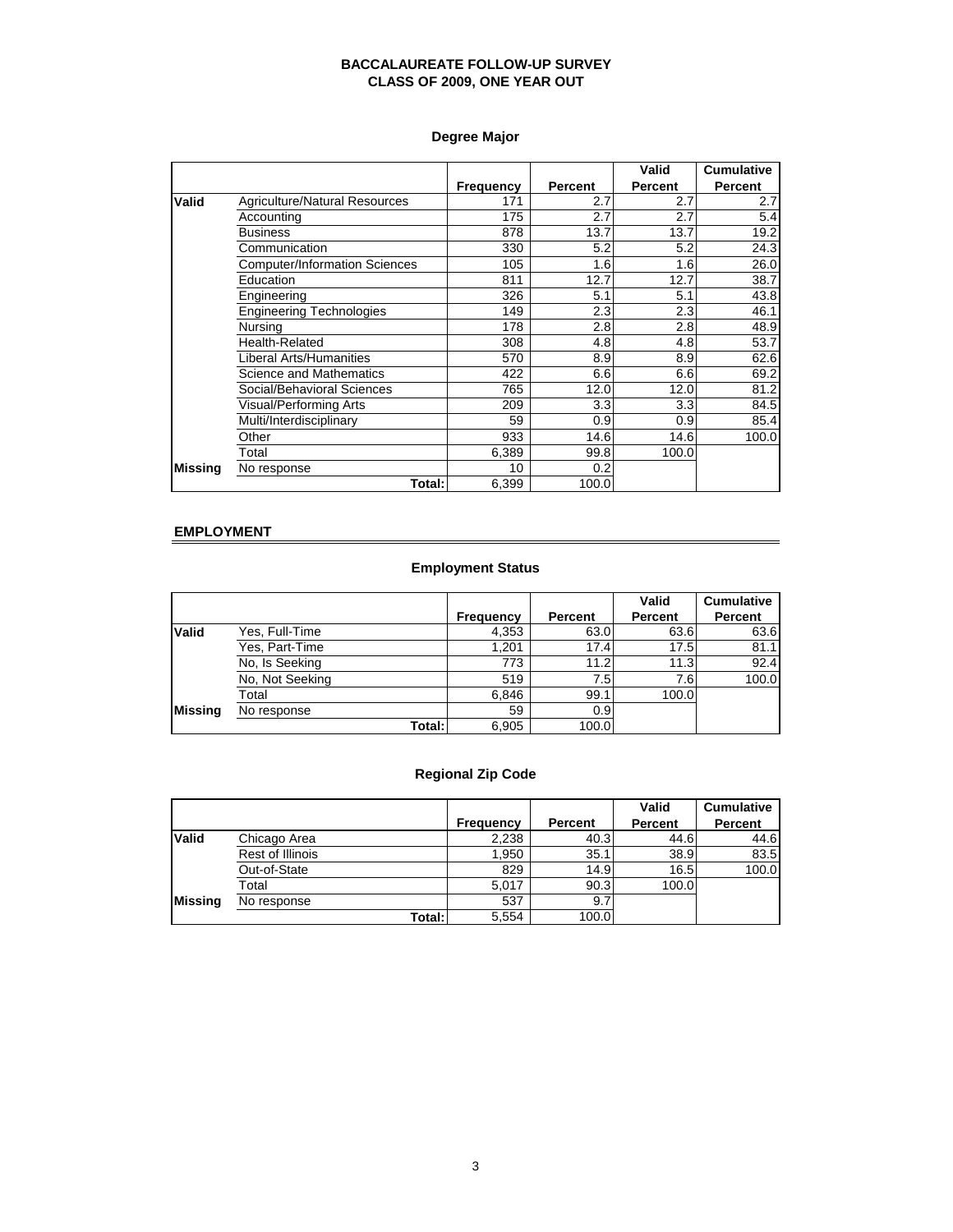## **Primary Employer**

|                |                                                  |           |                | Valid          | <b>Cumulative</b> |
|----------------|--------------------------------------------------|-----------|----------------|----------------|-------------------|
|                |                                                  | Frequency | <b>Percent</b> | <b>Percent</b> | Percent           |
| Valid          | Self-employed/private practice                   | 260       | 4.7            | 4.8            | 4.8               |
|                | Business (industrial, commercial, or<br>service) | 2,031     | 36.6           | 37.6           | 42.4              |
|                | Professional firm                                | 364       | 6.6            | 6.7            | 49.2              |
|                | College/university                               | 527       | 9.5            | 9.8            | 58.9              |
|                | Elementary/secondary school                      | 771       | 13.9           | 14.3           | 73.2              |
|                | Health agency/institution                        | 479       | 8.6            | 8.9            | 82.1              |
|                | Government (federal, state, or local)            | 392       | 7.1            | 7.3            | 89.3              |
|                | Armed services                                   | 77        | 1.4            | 1.4            | 90.7              |
|                | Non-profit (non-government)                      | 249       | 4.5            | 4.6            | 95.4              |
|                | Other employer                                   | 251       | 4.5            | 4.6            | 100.0             |
|                | Total                                            | 5,401     | 97.2           | 100.0          |                   |
| <b>Missing</b> | No response                                      | 153       | 2.8            |                |                   |
|                | Total:                                           | 5,554     | 100.0          |                |                   |

#### **Satisfaction w/ Current Job**

|              |                       |           |         | Valid          | <b>Cumulative</b> |
|--------------|-----------------------|-----------|---------|----------------|-------------------|
|              |                       | Frequency | Percent | <b>Percent</b> | Percent           |
| <b>Valid</b> | Verv satisfied        | 1.741     | 31.3    | 31.6           | 31.6              |
|              | Satisfied             | 1,846     | 33.2    | 33.6           | 65.2              |
|              | Somewhat satisfied    | 1,077     | 19.4    | 19.6           | 84.8              |
|              | Somewhat dissatisfied | 382       | 6.9     | 6.9            | 91.7              |
|              | Dissatisfied          | 272       | 4.9     | 4.9            | 96.7              |
|              | Very dissatisfied     | 183       | 3.3     | 3.3            | 100.0             |
|              | Total                 | 5,501     | 99.0    | 100.0          |                   |
| Missina      | No response           | 53        | 1.0     |                |                   |
|              | Total:I               | 5,554     | 100.0   |                |                   |

## **Relationship Between Job & Major**

|              |                                |                  |                | Valid   | <b>Cumulative</b> |
|--------------|--------------------------------|------------------|----------------|---------|-------------------|
|              |                                | <b>Frequency</b> | <b>Percent</b> | Percent | <b>Percent</b>    |
| <b>Valid</b> | <b>Closely Related</b>         | 2,501            | 45.0           | 45.5    | 45.5              |
|              | Related                        | 1.472            | 26.5           | 26.8    | 72.3              |
|              | Unrelated, by choice           | 734              | 13.2           | 13.4    | 85.6              |
|              | Unrelated, not by choice       | 774              | 13.9           | 14.1    | 99.7              |
|              | Unrelated, no further response | 17               | 0.3            | 0.3     | 100.0             |
|              | Total                          | 5,498            | 99.0           | 100.0   |                   |
| Missina      | No response                    | 56               | 1.0            |         |                   |
|              | Total:                         | 5.554            | 100.0          |         |                   |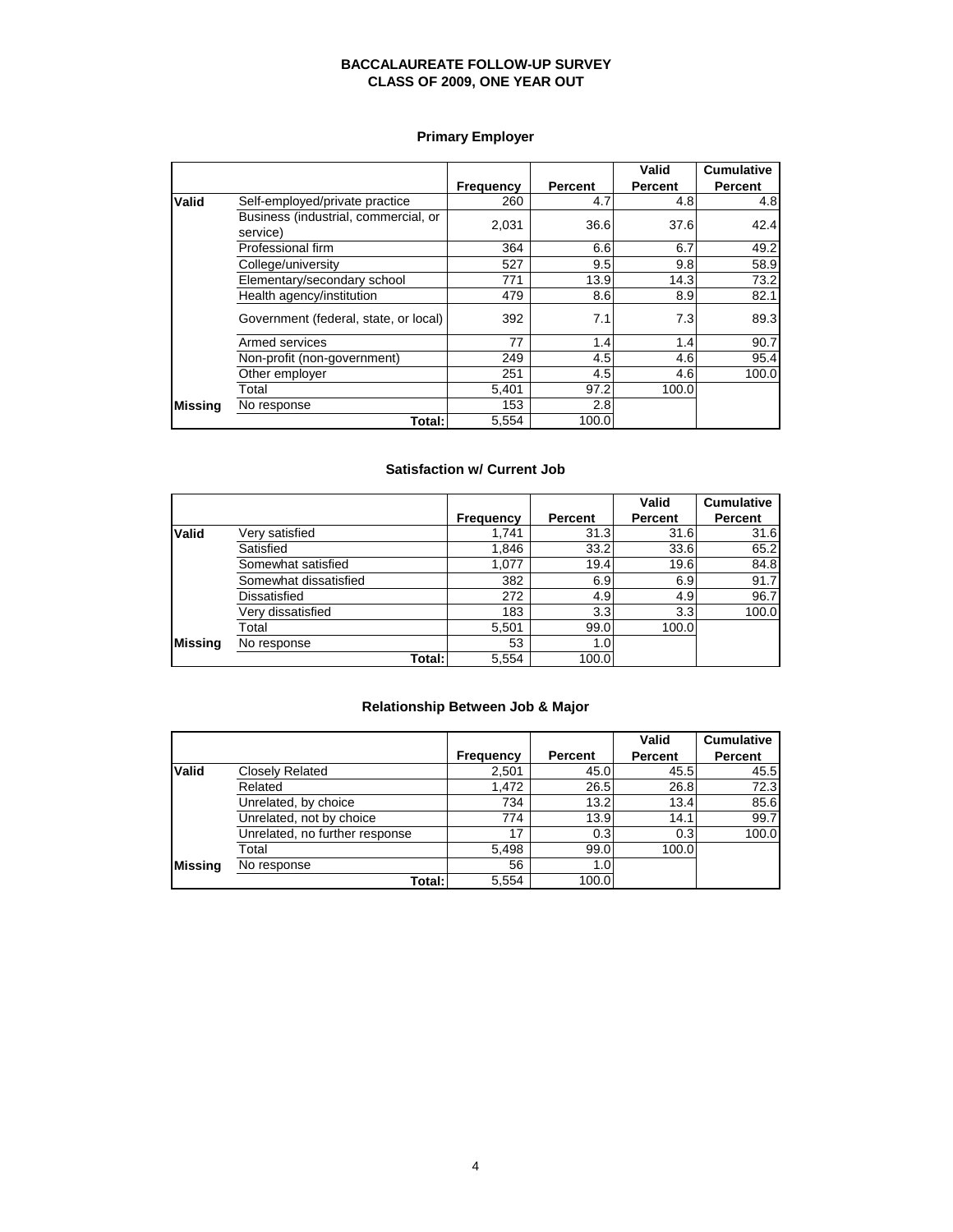| Timing of first job |  |  |
|---------------------|--|--|
|---------------------|--|--|

|                |                                                        |                  |                | Valid          | <b>Cumulative</b> |
|----------------|--------------------------------------------------------|------------------|----------------|----------------|-------------------|
|                |                                                        | <b>Frequency</b> | <b>Percent</b> | <b>Percent</b> | <b>Percent</b>    |
| Valid          | Held same job while enrolled                           | 1,313            | 23.6           | 23.7           | 23.7              |
|                | Secured job by graduation                              | 1,260            | 22.7           | 22.8           | 46.5              |
|                | Secured job in less than 1 month<br>after graduation   | 521              | 9.4            | 9.4            | 56.0              |
|                | Secured job between 1 and 3<br>months after graduation | 798              | 14.4           | 14.4           | 70.4              |
|                | Secured job between 3 and 6<br>months after graduation | 722              | 13.0           | 13.1           | 83.5              |
|                | Secured job between 6 and 9<br>months after graduation | 462              | 8.3            | 8.4            | 91.8              |
|                | Secured job after 9 months after<br>graduation         | 434              | 7.8            | 7.8            | 99.7              |
|                | Secured job after graduation, no<br>time reported      | 19               | 0.3            | 0.3            | 100.0             |
|                | Total                                                  | 5,529            | 99.5           | 100.0          |                   |
| <b>Missing</b> | No response                                            | 25               | 0.5            |                |                   |
|                | Total:I                                                | 5,554            | 100.0          |                |                   |

## **Income Category - (Full-Time Employment)**

|                |                     |                  |                | Valid          | <b>Cumulative</b> |
|----------------|---------------------|------------------|----------------|----------------|-------------------|
|                |                     | <b>Frequency</b> | <b>Percent</b> | <b>Percent</b> | <b>Percent</b>    |
| <b>Valid</b>   | Under \$20,000      | 296              | 7.3            | 8.5            | 8.5               |
|                | \$20,000 - \$30,000 | 843              | 20.8           | 24.2           | 32.7              |
|                | \$30,001 - \$40,000 | 879              | 21.7           | 25.3           | 58.0              |
|                | \$40,001 - \$50,000 | 571              | 14.1           | 16.4           | 74.4              |
|                | \$50,001 - \$60,000 | 383              | 9.5            | 11.0           | 85.5              |
|                | \$60,001 - \$75,000 | 271              | 6.7            | 7.8            | 93.2              |
|                | \$75,001 - \$99,999 | 124              | 3.1            | 3.6            | 96.8              |
|                | $$100,000+$         | 111              | 2.7            | 3.2            | 100.0             |
|                | Total               | 3,478            | 85.9           | 100.0          |                   |
| <b>Missing</b> | No response         | 573              | 14.1           |                |                   |
|                | Total: I            | 4,051            | 100.0          |                |                   |

## **Income Category - (Part-Time Employment)**

|                |                     |                  |         | Valid          | <b>Cumulative</b> |
|----------------|---------------------|------------------|---------|----------------|-------------------|
|                |                     | <b>Frequency</b> | Percent | <b>Percent</b> | <b>Percent</b>    |
| <b>Valid</b>   | Under \$20,000      | 539              | 49.8    | 62.0           | 62.0              |
|                | \$20,000 - \$30,000 | 172              | 15.9    | 19.8           | 81.8              |
|                | \$30,001 - \$40,000 | 74               | 6.8     | 8.5            | 90.3              |
|                | \$40,001 - \$50,000 | 44               | 4.1     | 5.1            | 95.4              |
|                | $$50,001 - $60,000$ | 23               | 2.1     | 2.6            | 98.0              |
|                | \$60,001 - \$75,000 | ⇁                | 0.6     | 0.8            | 98.8              |
|                | \$75,001 - \$99,999 | 6                | 0.6     | 0.7            | 99.5              |
|                | $$100,000+$         | 4                | 0.4     | 0.5            | 100.0             |
|                | Total               | 869              | 80.3    | 100.0          |                   |
| <b>Missing</b> | No response         | 213              | 19.7    |                |                   |
|                | Total:              | 1082             | 100.0   |                |                   |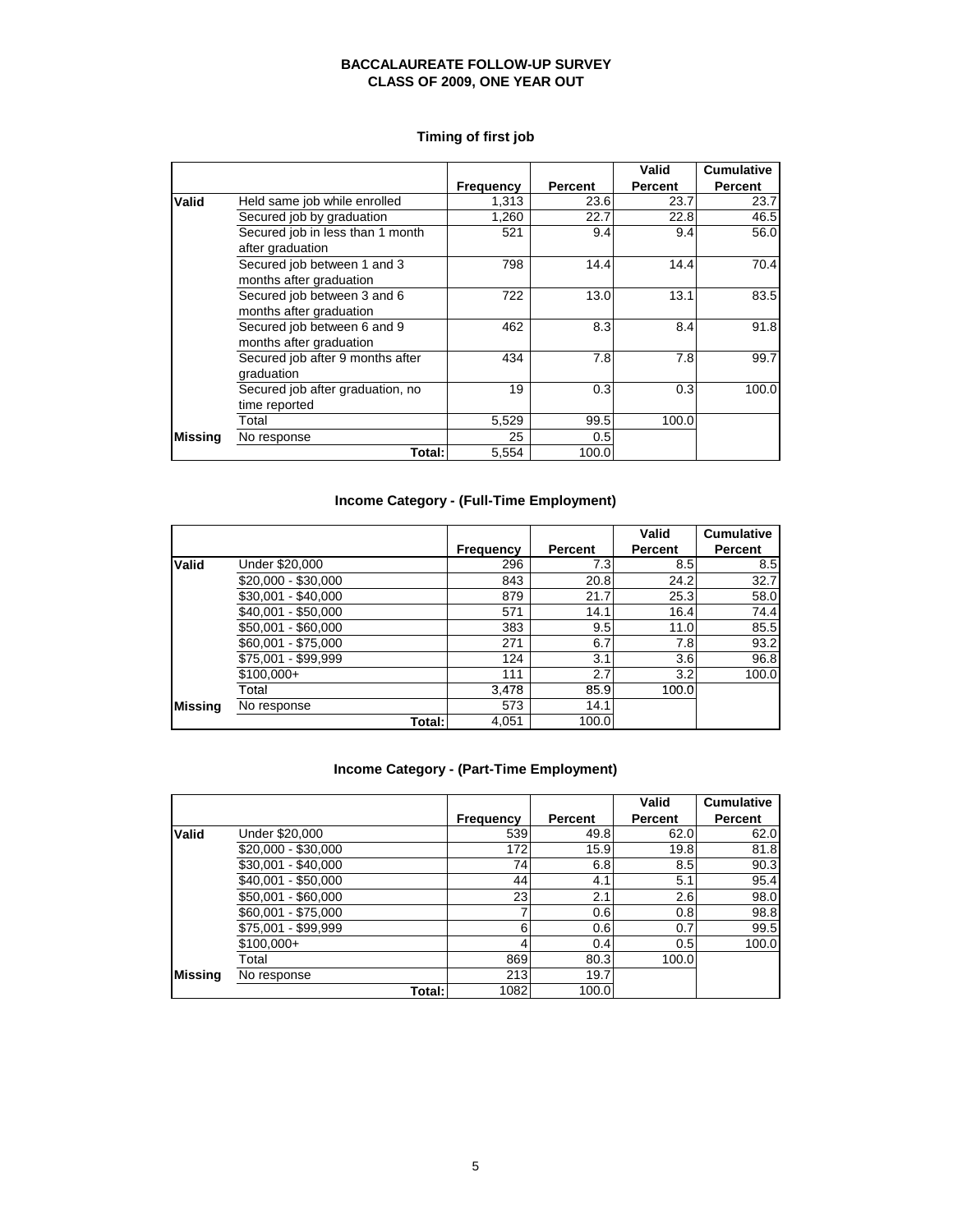## **Primary Occupation**

|                |                                                          |                  |                  | Valid          | <b>Cumulative</b> |
|----------------|----------------------------------------------------------|------------------|------------------|----------------|-------------------|
|                |                                                          | <b>Frequency</b> | <b>Percent</b>   | <b>Percent</b> | Percent           |
| Valid          | Management                                               | 365              | 7.9              | 8.4            | 8.4               |
|                | <b>Business Operations</b>                               | 412              | 8.9              | 9.4            | 17.8              |
|                | <b>Financial Specialists</b>                             | 223              | 4.8              | 5.1            | 22.9              |
|                | <b>Computer Specialists</b>                              | 163              | 3.5              | 3.7            | 26.6              |
|                | Mathematical Scientists and                              | 12               | 0.3              | 0.3            | 26.9              |
|                | Technicians                                              |                  |                  |                |                   |
|                | Architects, Surveyors, and                               | 23               | 0.5              | 0.5            | 27.4              |
|                | Cartographers                                            |                  |                  |                |                   |
|                | <b>Engineers and Related Technicians</b>                 | 216              | 4.7              | 4.9            | 32.4              |
|                | Life and Physical Scientists and<br>Technicians          | 88               | 1.9              | 2.0            | 34.4              |
|                | <b>Social Scientists</b>                                 | 39               | 0.8              | 0.9            | 35.3              |
|                | Health: Doctors                                          | 37               | 0.8              | 0.8            | 36.1              |
|                | Health: Registered Nurses                                | 136              | 3.0              | 3.1            | 39.2              |
|                | Health: Therapists                                       | 28               | 0.6              | 0.6            | 39.9              |
|                | Health: Other Health Practitioners,                      | 180              | 3.9              | 4.1            | 44.0              |
|                | Professionals, and Support Workers                       |                  |                  |                |                   |
|                | Community and Social Service                             | 166              | 3.6              | 3.8            | 47.8              |
|                | Legal: Attorneys/Judges                                  | 39               | 0.8              | 0.9            | 48.7              |
|                | Legal: Legal Support Workers                             | 34               | 0.7              | 0.8            | 49.5              |
|                | <b>Education: Early Childhood</b>                        |                  |                  |                |                   |
|                | Teachers                                                 | 98               | 2.1              | 2.2            | 51.7              |
|                | <b>Education: Elementary School</b><br><b>Teachers</b>   | 167              | 3.6              | 3.8            | 55.5              |
|                | Education: Middle School Teachers                        | 74               | 1.6              | 1.7            | 57.2              |
|                | Education: Secondary School<br>Teachers                  | 132              | 2.9              | 3.0            | 60.2              |
|                | <b>Education: Special Education</b><br>Teachers          | 110              | 2.4              | 2.5            | 62.8              |
|                | Education: Other, except<br>Administrators               | 280              | 6.1              | 6.4            | 69.2              |
|                | <b>Library Occupations</b>                               | 42               | 0.9              | 1.0            | 70.1              |
|                | Arts and Design Workers                                  | 50               | 1.1              | 1.1            | 71.3              |
|                | Entertainers, Performers, Sports,<br>and Related Workers | 36               | 0.8              | 0.8            | 72.1              |
|                | Media and Communication Workers                          | 77               | 1.7              | 1.8            | 73.9              |
|                | Sales                                                    | 323              | 7.0              | 7.4            | $\overline{81.3}$ |
|                | Office and Administration                                | 244              | $\overline{5.3}$ | 5.6            | 86.8              |
|                | Protective Services                                      | 140              | 3.0              | 3.2            | 90.0              |
|                | Food Preparation and Serving                             | 111              | 2.4              | 2.5            | 92.6              |
|                | Building and Grounds Cleaning and<br>Maintenance         | 28               | 0.6              | 0.6            | 93.2              |
|                | <b>Personal Care Services</b>                            | 59               | 1.3              | 1.4            | 94.6              |
|                | Farming, Fishing, and Forestry                           | 43               | 0.9              | 1.0            | 95.6              |
|                | <b>Construction and Extractive</b>                       | 37               | 0.8              | 0.8            | 96.4              |
|                | Installation, Maintenance, and<br>Repair                 | 30               | 0.7              | 0.7            | 97.1              |
|                | Production                                               | 40               | 0.9              | 0.9            | 98.0              |
|                | <b>Transportation and Material Moving</b>                | 25               | 0.5              | 0.6            | 98.6              |
|                | Military                                                 | 62               | 1.3              | 1.4            | 100.0             |
|                | Total                                                    | 4,369            | 94.8             | 100.0          |                   |
| <b>Missing</b> | No response                                              | 240              | 5.2              |                |                   |
|                | Total:                                                   | 4,609            | 100.0            |                |                   |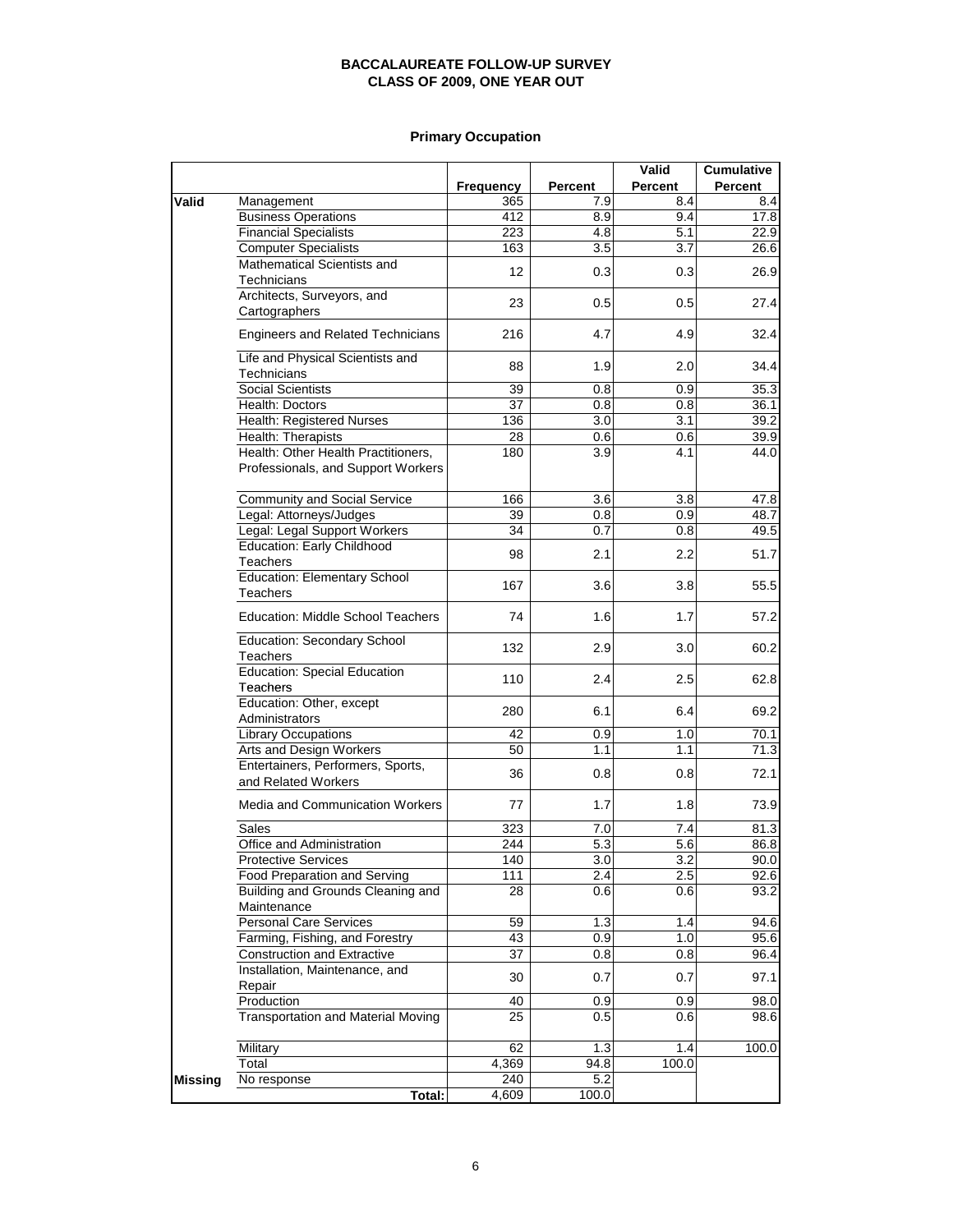#### **EDUCATION**

## **Post-Baccalaureate enrollment**

|                |                |           |                | Valid          | <b>Cumulative</b> |
|----------------|----------------|-----------|----------------|----------------|-------------------|
|                |                | Frequency | <b>Percent</b> | <b>Percent</b> | Percent           |
| <b>Valid</b>   | Yes, Full-Time | 1,450     | 21.0           | 21.4           | 21.4              |
|                | Yes, Part-Time | 647       | 9.4            | 9.5            | 30.9              |
|                | No             | 4,685     | 67.8           | 69.1           | 100.0             |
|                | Total          | 6,782     | 98.2           | 100.0          |                   |
| <b>Missing</b> | No response    | 123       | 1.8            |                |                   |
|                | Total:         | 6,905     | 100.0          |                |                   |

## **Pursuit/Completion of degree**

|                |                       |                  |                | Valid          | <b>Cumulative</b> |
|----------------|-----------------------|------------------|----------------|----------------|-------------------|
|                |                       | <b>Frequency</b> | <b>Percent</b> | <b>Percent</b> | Percent           |
| <b>Valid</b>   | Associate             | 55               | 2.6            | 3.1            | 3.1               |
|                | Second baccalaureate  | 73               | 3.5            | 4.1            | 7.1               |
|                | Academic master's     | 815              | 38.9           | 45.4           | 52.5              |
|                | Professional master's | 423              | 20.2           | 23.6           | 76.1              |
|                | Medicine              | 44               | 2.1            | 2.5            | 78.6              |
|                | Health professional   | 70               | 3.3            | 3.9            | 82.5              |
|                | Theology/divinity     | 13               | 0.6            | 0.7            | 83.2              |
|                | Law                   | 78               | 3.7            | 4.3            | 87.5              |
|                | Doctorate             | 107              | 5.1            | 6.0            | 93.5              |
|                | Other                 | 117              | 5.6            | 6.5            | 100.0             |
|                | Total                 | 1.795            | 85.6           | 100.0          |                   |
| <b>Missing</b> | No response           | 302              | 14.4           |                |                   |
|                | Total:                | 2,097            | 100.0          |                |                   |

#### **Baccalaureate as further education prep**

|                |              |                  |                | Valid   | <b>Cumulative</b> |
|----------------|--------------|------------------|----------------|---------|-------------------|
|                |              | <b>Frequency</b> | <b>Percent</b> | Percent | <b>Percent</b>    |
| <b>Valid</b>   | Verv well    | 693              | 33.0           | 37.5    | 37.5              |
|                | Well         | 638              | 30.4           | 34.5    | 72.1              |
|                | Adequately   | 424              | 20.2           | 23.0    | 95.0              |
|                | Inadequately | 68               | 3.2            | 3.7     | 98.7              |
|                | Poorly       | 14               | 0.7            | 0.8     | 99.5              |
|                | Very poorly  | 10               | 0.5            | 0.5     | 100.0             |
|                | Total        | 1,847            | 88.1           | 100.0   |                   |
| <b>Missing</b> | No response  | 250              | 11.9           |         |                   |
|                | Total:       | 2,097            | 100.0          |         |                   |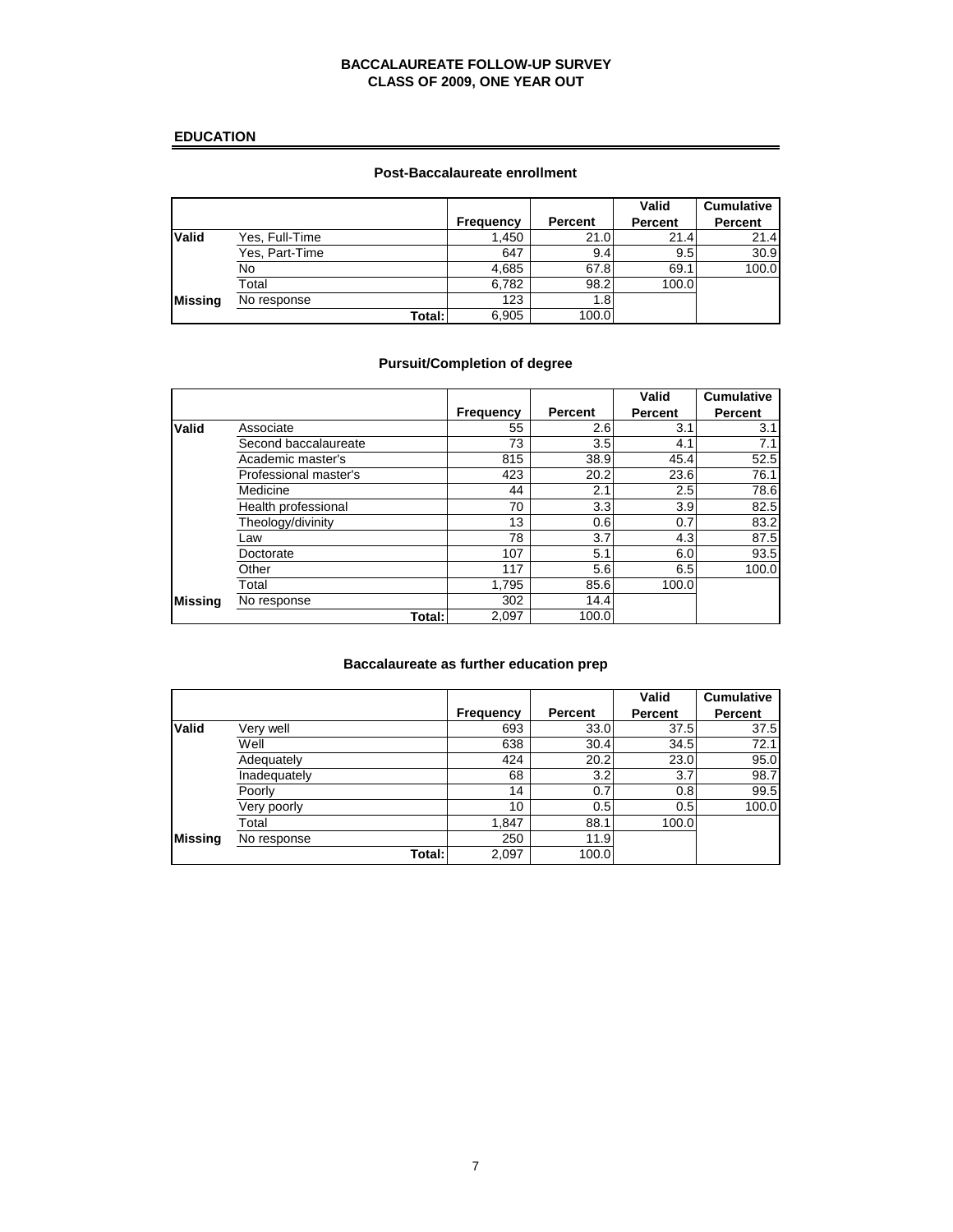#### **SATISFACTION**

## **Present Attitude Towards the University**

|                |                   |                  |         | Valid          | <b>Cumulative</b> |
|----------------|-------------------|------------------|---------|----------------|-------------------|
|                |                   | <b>Frequency</b> | Percent | <b>Percent</b> | <b>Percent</b>    |
| <b>Valid</b>   | Strongly positive | 2,506            | 36.3    | 37.4           | 37.4              |
|                | Positive          | 2,875            | 41.6    | 42.9           | 80.3              |
|                | Somewhat positive | 867              | 12.6    | 12.9           | 93.2              |
|                | Somewhat negative | 284              | 4.1     | 4.2            | 97.5              |
|                | Negative          | 101              | 1.5     | 1.5            | 99.0              |
|                | Strongly negative | 69               | 1.0     | 1.0            | 100.0             |
|                | Total             | 6,702            | 97.1    | 100.0          |                   |
| <b>Missing</b> | No response       | 203              | 2.9     |                |                   |
|                | Total: I          | 6,905            | 100.0   |                |                   |

## **Present Attitude Towards Bachelor's Degree Major**

|                |                   |                  |                  | Valid          | <b>Cumulative</b> |
|----------------|-------------------|------------------|------------------|----------------|-------------------|
|                |                   | <b>Frequency</b> | Percent          | <b>Percent</b> | <b>Percent</b>    |
| <b>Valid</b>   | Strongly positive | 2,483            | 36.0             | 37.1           | 37.1              |
|                | Positive          | 2,550            | 36.9             | 38.1           | 75.2              |
|                | Somewhat positive | 1,035            | 15.0             | 15.5           | 90.6              |
|                | Somewhat negative | 399              | 5.8              | 6.0            | 96.6              |
|                | Negative          | 142              | 2.1              | 2.1            | 98.7              |
|                | Strongly negative | 88               | 1.3 <sub>1</sub> | 1.3            | 100.0             |
|                | Total             | 6,697            | 97.0             | 100.0          |                   |
| <b>Missing</b> | No response       | 208              | 3.0              |                |                   |
|                | Total:            | 6,905            | 100.0            |                |                   |

#### **Baccalaureate as job prep**

|                |                    |                  |                | Valid          | <b>Cumulative</b> |
|----------------|--------------------|------------------|----------------|----------------|-------------------|
|                |                    | <b>Frequency</b> | <b>Percent</b> | <b>Percent</b> | <b>Percent</b>    |
| <b>Valid</b>   | Verv Well          | 1,431            | 20.7           | 25.3           | 25.3              |
|                | Well               | 1,804            | 26.1           | 31.9           | 57.1              |
|                | Adequately         | 1,676            | 24.3           | 29.6           | 86.7              |
|                | Inadequately       | 414              | 6.0            | 7.3            | 94.0              |
|                | Poorly             | 145              | 2.1            | 2.6            | 96.6              |
|                | <b>Very Poorly</b> | 193              | 2.8            | 3.4            | 100.0             |
|                | Total              | 5,663            | 82.0           | 100.0          |                   |
| <b>Missing</b> | No response        | 1.242            | 18.0           |                |                   |
|                | Total:             | 6,905            | 100.0          |                |                   |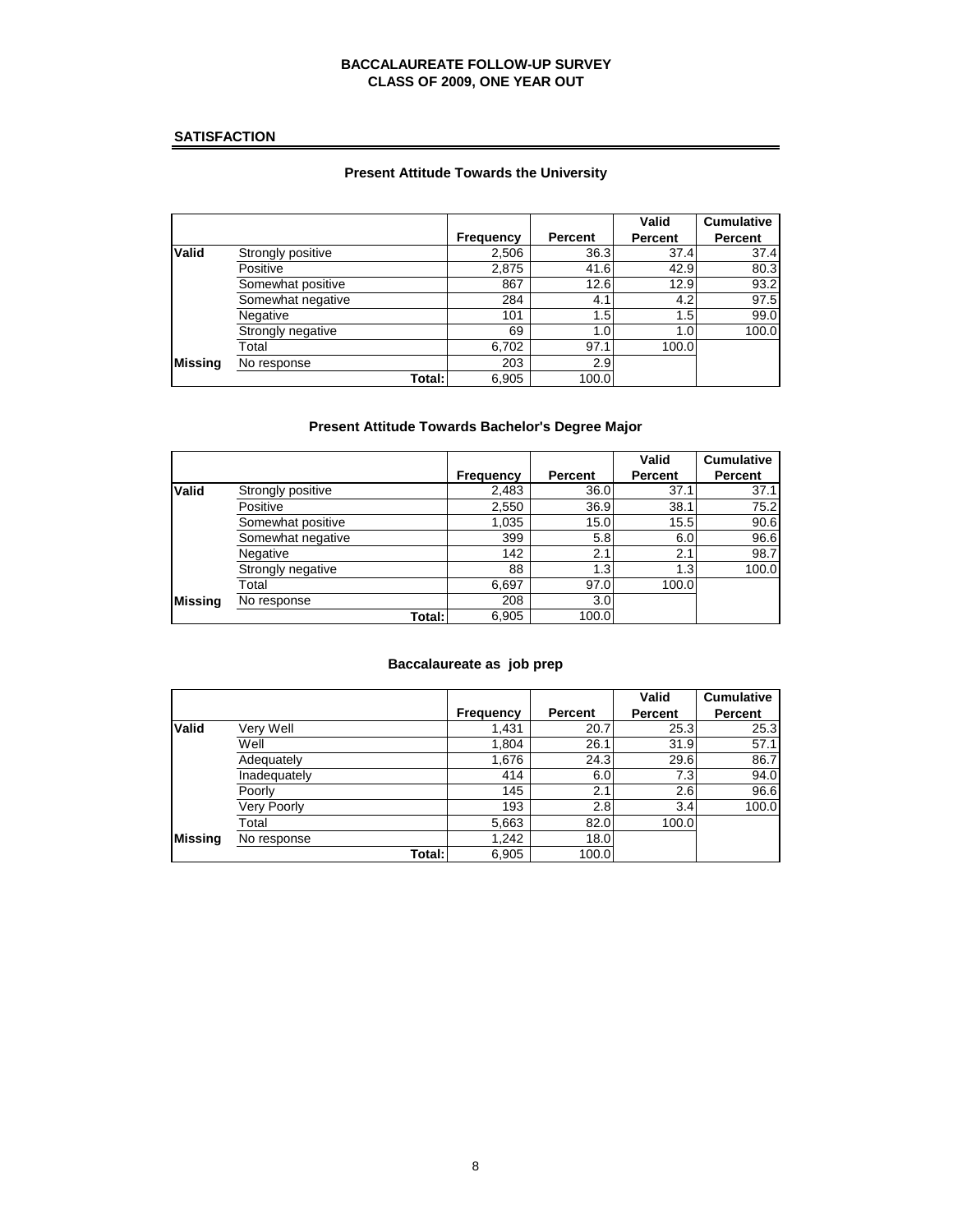### **EDUCATIONAL EFFECTIVENESS**

## **Professors were accessible**

|                |              |                  |         | Valid   | <b>Cumulative</b> |
|----------------|--------------|------------------|---------|---------|-------------------|
|                |              | <b>Frequency</b> | Percent | Percent | <b>Percent</b>    |
| <b>Valid</b>   | Very often   | 2,743            | 39.7    | 40.8    | 40.8              |
|                | Often        | 2,986            | 43.2    | 44.4    | 85.2              |
|                | Sometimes    | 867              | 12.6    | 12.9    | 98.1              |
|                | Infrequently | 116              | 1.7     | 1.7     | 99.8              |
|                | Never        | 14               | 0.2     | 0.2     | 100.0             |
|                | Total        | 6,726            | 97.4    | 100.0   |                   |
| <b>Missing</b> | No response  | 179              | 2.6     |         |                   |
|                | Total:       | 6,905            | 100.0   |         |                   |

## **Required to work cooperatively**

|                |              |                  |                  | Valid   | <b>Cumulative</b> |
|----------------|--------------|------------------|------------------|---------|-------------------|
|                |              | <b>Frequency</b> | <b>Percent</b>   | Percent | <b>Percent</b>    |
| <b>Valid</b>   | Very often   | 2,794            | 40.5             | 41.6    | 41.6              |
|                | Often        | 2,491            | 36.1             | 37.1    | 78.6              |
|                | Sometimes    | 1,205            | 17.5             | 17.9    | 96.6              |
|                | Infrequently | 204              | 3.0 <sub>l</sub> | 3.0     | 99.6              |
|                | Never        | 27               | 0.4              | 0.4     | 100.0             |
|                | Total        | 6,721            | 97.3             | 100.0   |                   |
| <b>Missing</b> | No response  | 184              | 2.7              |         |                   |
|                | Total:       | 6,905            | 100.0            |         |                   |

## **Encouraged to challenge ideas**

|                |              |                  |         | Valid   | <b>Cumulative</b> |
|----------------|--------------|------------------|---------|---------|-------------------|
|                |              | <b>Frequency</b> | Percent | Percent | <b>Percent</b>    |
| <b>Valid</b>   | Verv often   | 2,227            | 32.3    | 33.7    | 33.1              |
|                | Often        | 2,552            | 37.0    | 38.0    | 71.1              |
|                | Sometimes    | 1,521            | 22.0    | 22.6    | 93.7              |
|                | Infrequently | 360              | 5.2     | 5.4     | 99.1              |
|                | Never        | 63               | 0.9     | 0.9     | 100.0             |
|                | Total        | 6,723            | 97.4    | 100.0   |                   |
| <b>Missing</b> | No response  | 182              | 2.6     |         |                   |
|                | Total:       | 6,905            | 100.0   |         |                   |

### **Appropriate teaching activities**

|                |              |                  |         | Valid   | <b>Cumulative</b> |
|----------------|--------------|------------------|---------|---------|-------------------|
|                |              | <b>Frequency</b> | Percent | Percent | <b>Percent</b>    |
| <b>Valid</b>   | Very often   | 2,368            | 34.3    | 35.2    | 35.2              |
|                | Often        | 3,149            | 45.6    | 46.8    | 82.1              |
|                | Sometimes    | 1,025            | 14.8    | 15.2    | 97.3              |
|                | Infrequently | 156              | 2.3     | 2.3     | 99.6              |
|                | Never        | 24               | 0.3     | 0.4     | 100.0             |
|                | Total        | 6,722            | 97.3    | 100.0   |                   |
| <b>Missing</b> | No response  | 183              | 2.7     |         |                   |
|                | Total:       | 6,905            | 100.0   |         |                   |